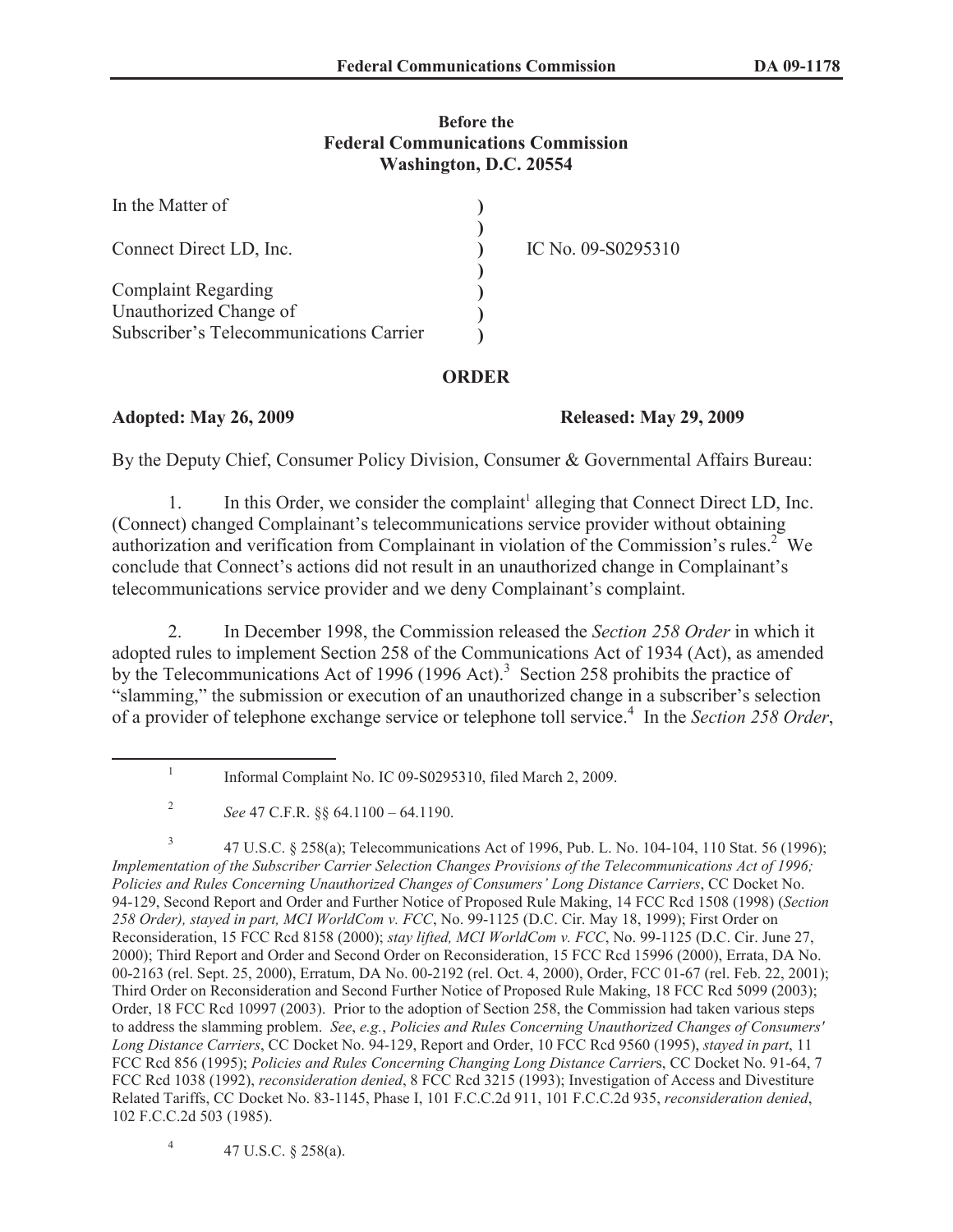the Commission adopted aggressive new rules designed to take the profit out of slamming, broadened the scope of the slamming rules to encompass all carriers, and modified its existing requirements for the authorization and verification of preferred carrier changes. The rules require, among other things, that a carrier receive individual subscriber consent before a carrier change may occur.<sup>5</sup> Pursuant to Section 258, carriers are absolutely barred from changing a customer's preferred local or long distance carrier without first complying with one of the Commission's verification procedures.<sup>6</sup> Specifically, a carrier must: (1) obtain the subscriber's written or electronically signed authorization in a format that meets the requirements of Section 64.1130; (2) obtain confirmation from the subscriber via a toll-free number provided exclusively for the purpose of confirming orders electronically; or (3) utilize an independent third party to verify the subscriber's order.<sup>7</sup>

3. The Commission also has adopted liability rules. These rules require the carrier to absolve the subscriber where the subscriber has not paid his or her bill. In that context, if the subscriber has not already paid charges to the unauthorized carrier, the subscriber is absolved of liability for charges imposed by the unauthorized carrier for service provided during the first 30 days after the unauthorized change.<sup>8</sup> Where the subscriber has paid charges to the unauthorized carrier, the Commission's rules require that the unauthorized carrier pay 150% of those charges to the authorized carrier, and the authorized carrier shall refund or credit to the subscriber 50% of all charges paid by the subscriber to the unauthorized carrier.<sup>9</sup> Carriers should note that our actions in this order do not preclude the Commission from taking additional action, if warranted, pursuant to Section 503 of the Act.<sup>10</sup>

4. We received Complainant's complaint on March 2, 2009, alleging that Complainant's telecommunications service provider had been changed to Connect without Complainant's authorization. Pursuant to Sections 1.719 and  $64.1150$  of our rules,<sup>11</sup> we notified Connect of the complaint and Connect responded on April 22, 2009.<sup>12</sup> We find that the complaint involves a dial-around long distance service and not a switch of presubscribed long

5 *See* 47 C.F.R. § 64.1120.

6 47 U.S.C. § 258(a).

7 *See* 47 C.F.R. § 64.1120(c). Section 64.1130 details the requirements for letter of agency form and content for written or electronically signed authorizations. 47 C.F.R. § 64.1130.

8 *See* 47 C.F.R. §§ 64.1140, 64.1160. Any charges imposed by the unauthorized carrier on the subscriber for service provided after this 30-day period shall be paid by the subscriber to the authorized carrier at the rates the subscriber was paying to the authorized carrier at the time of the unauthorized change. *Id.*

9 *See* 47 C.F.R. §§ 64.1140, 64.1170.

<sup>10</sup> *See* 47 U.S.C. § 503.

<sup>11</sup> 47 C.F.R. § 1.719 (Commission procedure for informal complaints filed pursuant to Section 258 of the Act); 47 C.F.R. § 64.1150 (procedures for resolution of unauthorized changes in preferred carrier).

<sup>12</sup> Connect's Response to Informal Complaint No. 09-S0295310, received April 22, 2009.